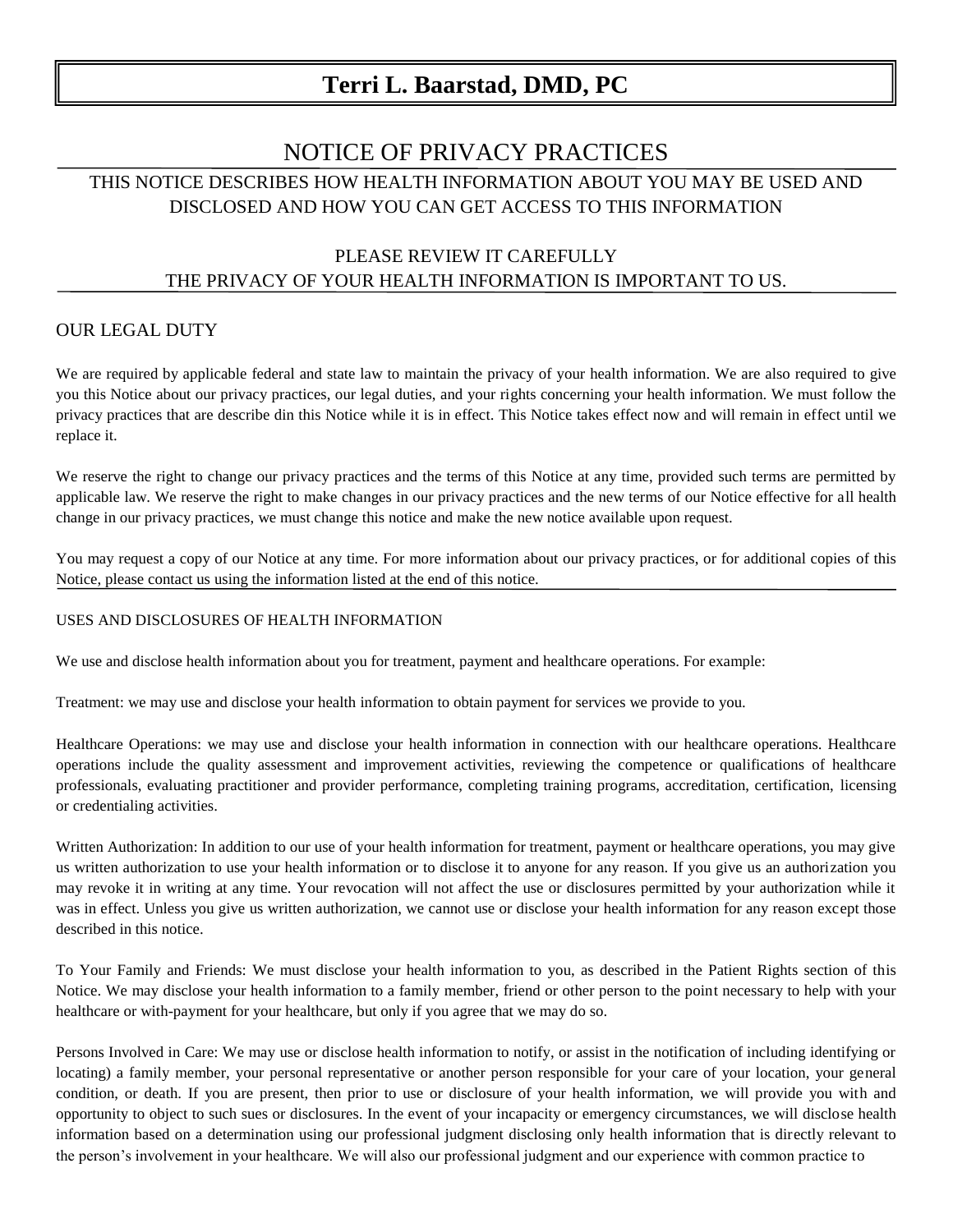Make reasonable inferences of your best interest in allowing a person to pick up filled prescriptions, medical supplies, x-rays, or other similar forms of health information.

Marketing Health-Related Services: We will not use your health information for marketing communications without your written authorization.

Required by Law: We may use or disclose your health information when we are required to do so by law.

Abuse or Neglect: We may disclose your health information to appropriate authorities if we reasonably believe you are a victim of abuse, neglect, or domestic violence or the possible victim of other crimes. We may disclose your health information to the extent necessary to avert a serious threat to your health or safety or the health or safety of others.

National Security: We may disclose to military authorities the health information of Armed Forces personnel under certain circumstances. We may disclose to authorized federal officials health information required for lawful intelligence, counterintelligence, and other national security activities. We may disclose to correctional institution or law enforcement official having lawful custody of protected health information of inmate or patient under certain circumstances.

Appointment Reminders: We may use or disclose your health information to provide you with appointment remainders (such as voicemail messages, postcards, or letters).

Access: You have the right to look at or get copies of your health information, with limited exceptions. You may request that we provide copies in a formant other than photocopies. We will use the format you request unless we cannot practicably do so. (You must make a request in writing to obtain access to your health information. You may obtain a form to request access by using the contact information listed at the end of this Notice. We will charge you a reasonable cost-based fee for expenses such as copies and charge you \$\_\_\_\_\_\_\_ for each page, \$\_\_\_\_\_\_\_ per hour for staff time to locate and copy your health information, and postage if you want that format. If you prefer, we will prepare a summary or an explanation of your health information for a fee. Contact us using the information listed at the end of his Notice for a full explanation of our fee structure.

Disclosure Accounting: You have the right to receive a list of instances in which we or our business associates disclosed your health information for purposes, other than treatment, payment, healthcare operations and certain other activities, for the last six years, but not before April 14, 2003. If you request this accounting more than once in a 12-month period, we may charge you a reasonable, cost-based fee for responding to these additional requests.

Restriction: You have the right to request that we place additional restrictions on our use or disclosure of your health information. We are not required to agree to these additional restrictions, but if we do, we will abide by our agreement (except in an emergency).

Alternative Communication: You have the right to request that we communicate with you about your health information by alternative means or to alternative locations. (You must make your request in writing). Your request must specify the alternative means or location, and provide satisfactory explanation how payments will be handled under the alternative means or location you request.

Amendment: You have the right to request that we amend your health information. (Your request must be in writing, and it must explain why the information should be amended). We may deny your request under certain circumstances.

> Send all submissions to: Dr Terri L Baarstad, DMD, PC 1045 Willagillespie Suite 250 Eugene, OR 97401